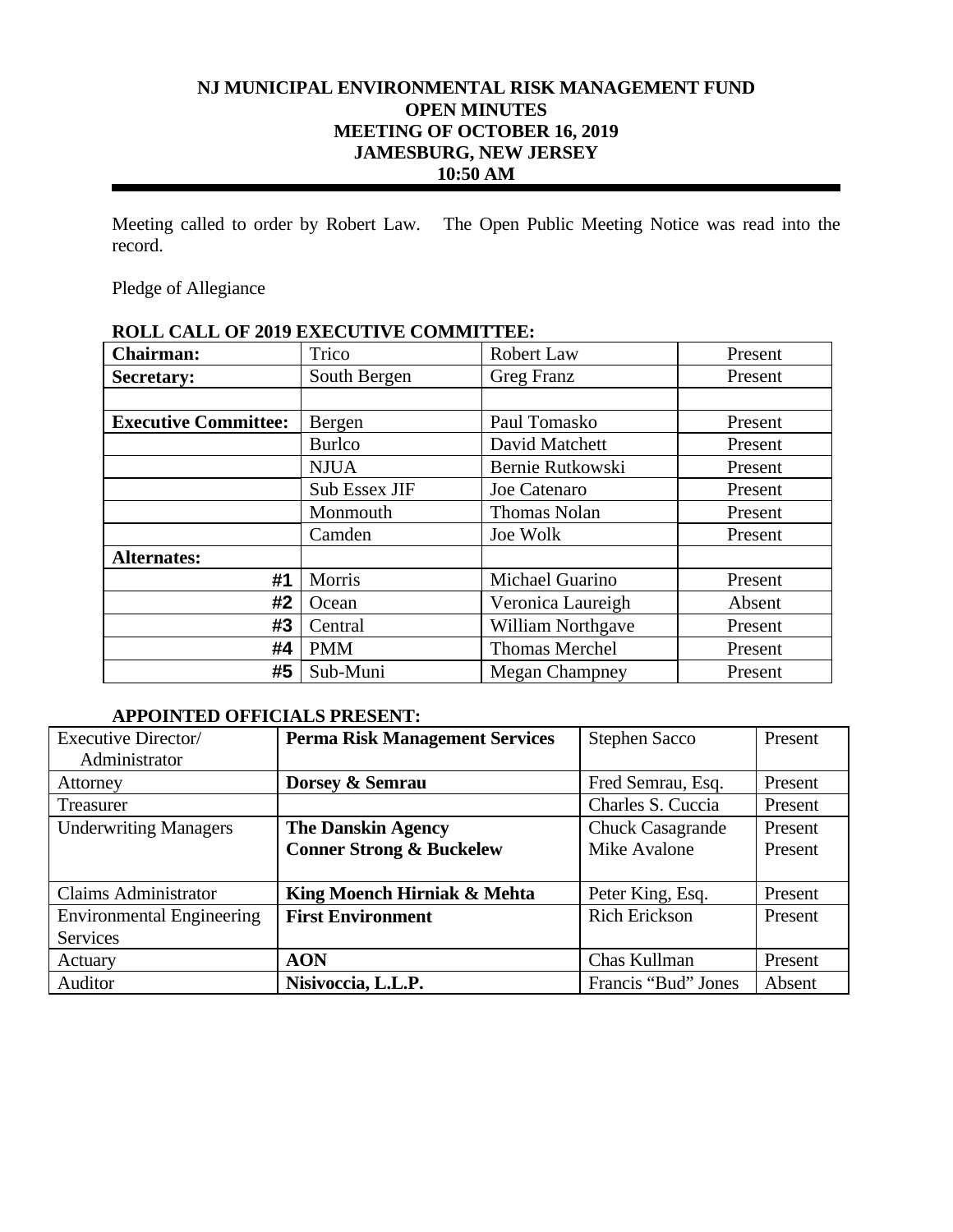### **OTHERS PRESENT:**

David Grubb, PERMA Joseph Hrubash, PERMA Cate Kiernan, PERMA Pauline Kontomanolis, PERMA Brad Stokes, PERMA Nancy Ghani, PERMA Jason Thorpe, PERMA Rachel Chwastek, PERMA Jackie Cardenosa, PERMA Paul Forlenza, AJG Paul Miola, AJG Ed Cooney, CS&B Frank Covelli, P.I.A. John Casagrande, Danskin Insurance Agency Alison Kelly, Danskin Insurance Agency Kathy Kissane, Qual-Lynx Kyle Mrotek, The Actuarial Advantage Jaclyn Nowicki, Safety National

**APPROVAL OF MINUTES**: September 4, 2019

## **MOTION TO APPROVE OPEN & CLOSED MINUTES OF SEPTEMBER 4, 2019**

| <b>MOTION:</b> | <b>Commissioner Merchel</b>      |
|----------------|----------------------------------|
| <b>SECOND:</b> | <b>Commissioner Nolan</b>        |
| <b>VOTE:</b>   | 10 ayes, 0 nays, 2 abstentions - |
|                | <b>Commissioner Guarino</b>      |
|                | <b>Commissioner Champney</b>     |

#### **CORRESPONDENCE :**

None

# **TREASURER**

Mr. Cuccia presented his report and Resolution No. 28-19 approving the October Bill List as follows:

### **RESOLUTION 28-19 - OCTOBER BILL LIST**

| <b>FUND YEAR AMOUNT</b> |              |
|-------------------------|--------------|
| 2019                    | \$106,001.82 |
| Total                   | \$106,001.82 |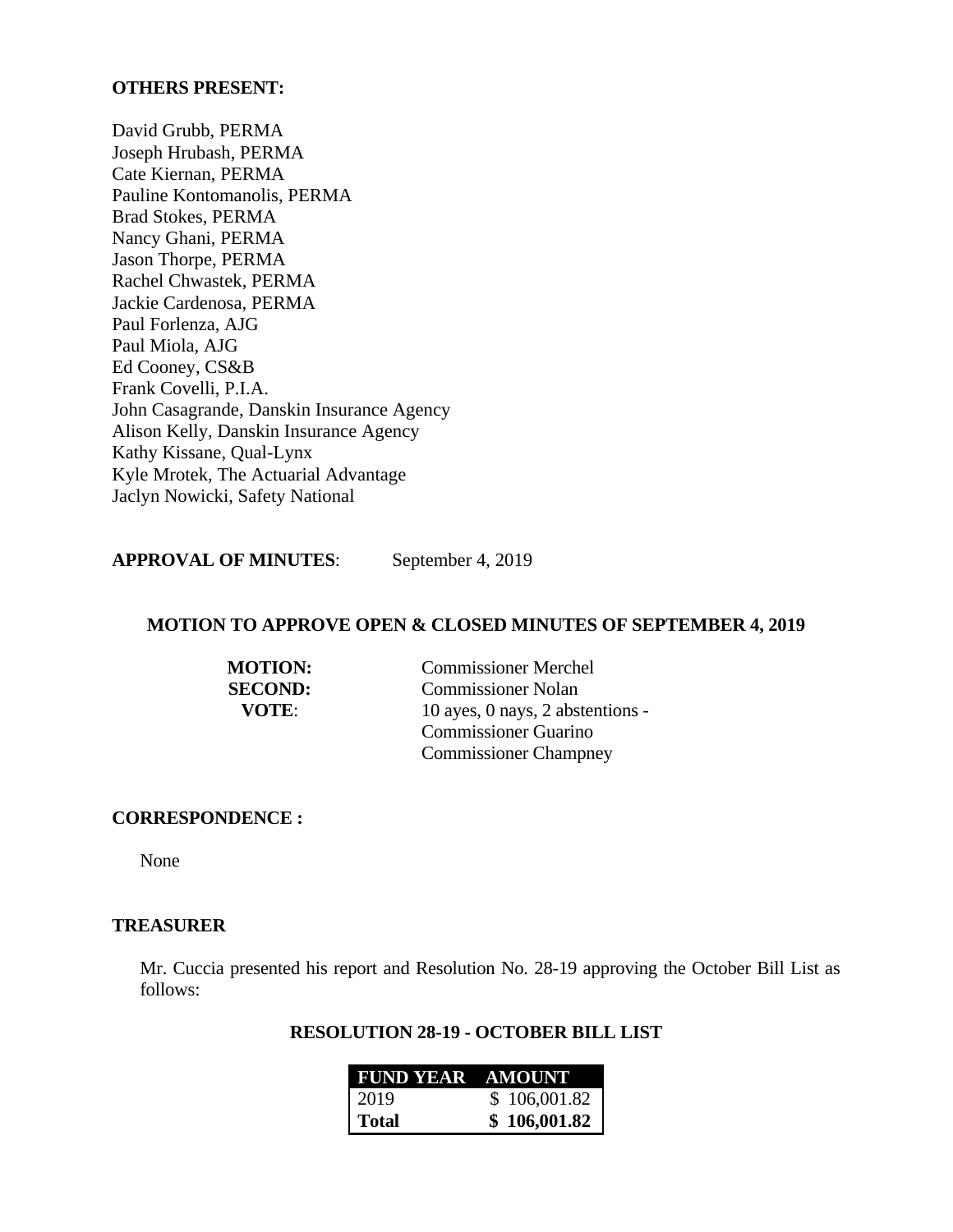### **MOTION TO APPROVE PAYMENT OF BILLS - RESOLUTION NO. 28-19**

| <b>MOTION:</b>         | Commissioner Merchel |
|------------------------|----------------------|
| <b>SECOND:</b>         | Commissioner Guarino |
| <b>ROLL CALL VOTE:</b> | <b>Unanimous</b>     |

### **EXECUTIVE DIRECTOR/ADMINISTRATOR:**

**2020 PROPOSED BUDGET -** Mr. Sacco reported that during the September Executive Committee meeting, the Fund introduced a budget for Fund year 2020. He advised that in accordance with the regulations, the budget has been advertised in the Fund's official newspaper and sent to each member JIF. Mr. Sacco noted the Public Hearing for the budget will be held at this meeting and referred to the budget, as introduced, enclosed within the agenda.

### **MOTION TO OPEN THE PUBLIC HEARING ON THE 2020 BUDGET.**

| <b>MOTION:</b>         | <b>Commissioner Tomasko</b> |
|------------------------|-----------------------------|
| <b>SECOND:</b>         | <b>Commissioner Nolan</b>   |
| <b>ROLL CALL VOTE:</b> | <i>Unanimous</i>            |

*Discussion of Budget & Assessments.* 

#### **MOTION TO CLOSE THE PUBLIC HEARING.**

**ROLL CALL VOTE**: Unanimous

**MOTION:** Commissioner Guarino **SECOND:** Commissioner Merchel

**MOTION TO ADOPT A BUDGET FOR THE NEW JERSEY MUNICIPAL ENVIRONMENTAL RISK MANAGEMENT FUND JOINT INSURANCE FUND AS PRESENTED FOR FUND YEAR 2020.** 

**MOTION:** Commissioner Guarino **SECOND:** Commissioner Merchel **ROLL CALL VOTE**: Unanimous

### **MOTION TO CERTIFY ANNUAL ASSESSMENTS, BASED UPON THE ADOPTED 2020 BUDGET FOR MEMBER JOINT INSURANCE FUNDS.**

| <b>MOTION:</b>         | Commissioner Guarino |
|------------------------|----------------------|
| <b>SECOND:</b>         | Commissioner Merchel |
| <b>ROLL CALL VOTE:</b> | <b>Unanimous</b>     |

**EJIF DIVIDEND** - Mr. Sacco reported that the request for approval of the EJIF's \$2,000,000 dividend has been filed with the State as authorized by the Executive Committee. He noted that the fund office awaits the State's approval.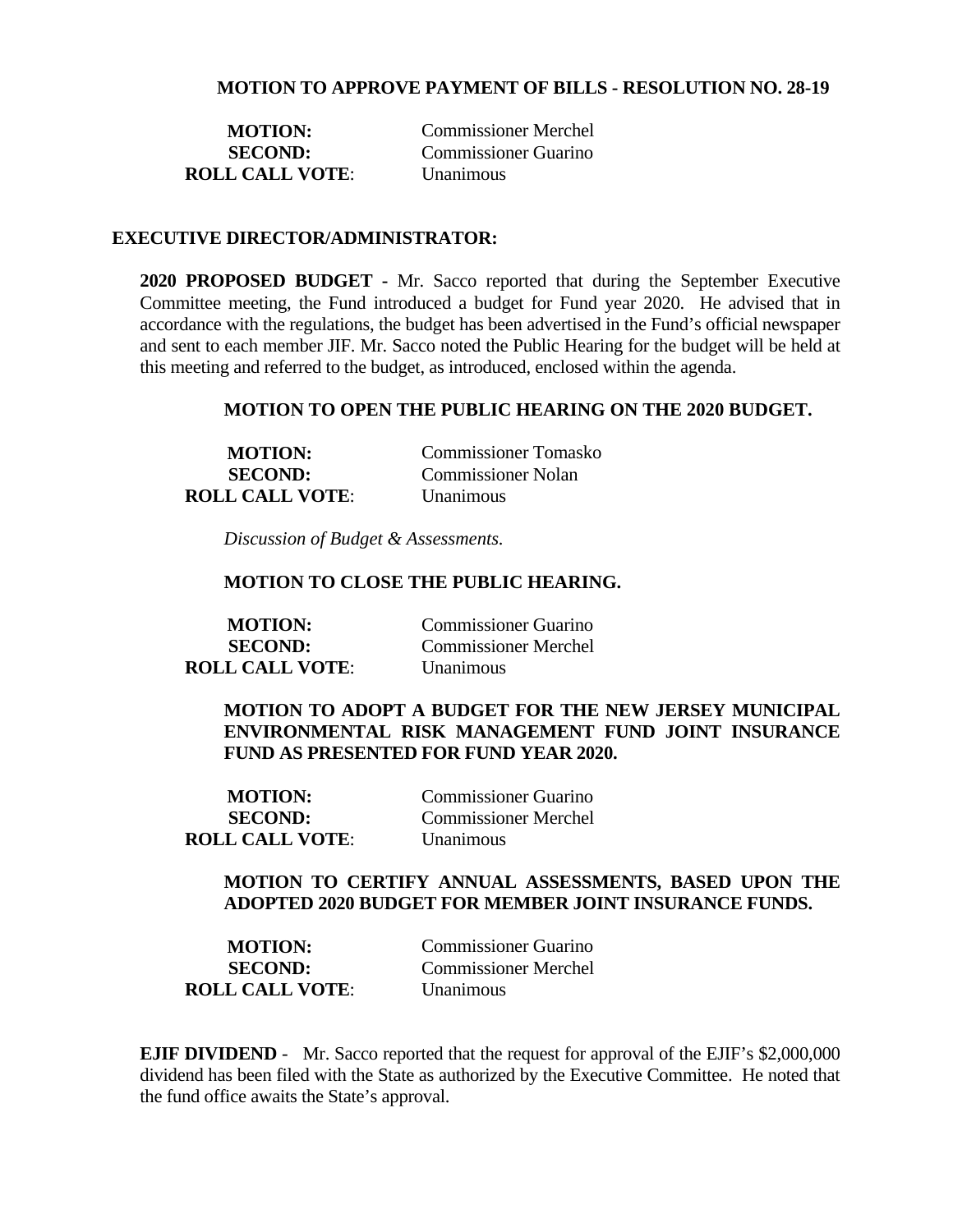**QPA 2020 RENEWAL** – Mr. Sacco referred to the E-JIF's Qualified Purchasing Agent's proposal for the 2020 fund year enclosed within the agenda packet. Chairman Law asked if there were any questions on the proposal. Hearing none, he asked for a motion to authorize the contract renewal.

> **MOTION TO AUTHORIZE THE RENEWAL OF THE CANNING GROUP, INC. PROFESSIONAL SERVICES CONTRACT, WITHOUT COMPETITIVE BIDDING, TO SERVE AS THE FUND'S QUALIFIED PURCHASING AGENT IN FUND YEAR 2020 AT A FEE NOT TO EXCEED \$5,000.**

| <b>MOTION:</b>         | <b>Commissioner Nolan</b> |
|------------------------|---------------------------|
| <b>SECOND:</b>         | Commissioner Catenaro     |
| <b>ROLL CALL VOTE:</b> | Unanimous                 |

**NEXT MEETING –** Mr. Sacco reported that the next meeting of the EJIF is scheduled for November 20, 2019 at the Sheraton Hotel, across from the AC convention center at 12 noon.

**FINANCIAL FAST TRACK** – Mr. Sacco referred to Financial Fast Track as of June 30, 2019 enclosed within the agenda booklet. He reported that the statutory surplus stands at \$21.9 million and noted that the Fund is in excellent financial shape.

# **ATTORNEY:**

Mr. Semrau informed the Board that several of the E-JIF professionals met with the Executive Director to discuss water operations. He noted that the professionals will provide recommendations for the membership in fund year 2020.

Mr. Semrau reported that the Fund has officially closed on the Lagoon Drive property.

## **UNDERWRITING MANAGERS:**

Mr. Casagrande said as a follow-up to Mr. Semrau's report, EJIF professionals had recently met at the end of September, to discuss perfluorooctanoic acid (PFOA), perfluorooctane sulfonate (PFOS) exposures, and mercury emanating from certain flooring configurations. He noted that an EJIF Coverage Committee meeting will be scheduled just prior to the November EJIF meeting.

Mr. Casagrande reported that negotiations are continuing for the excess renewal coverage including a recent meeting with another potential provider of excess coverage.

Lastly, Mr. Casagrande informed the Board that the underwriting managers continue to work regularly with the Executive Director, the Fund Claims Attorney & Fund Engineers in resolving coverage positions for EJIF Members. He noted that a claim under the 2006 EJIF Reinsurance Form underwritten by Zurich, is actively being pursued with that insurance carrier.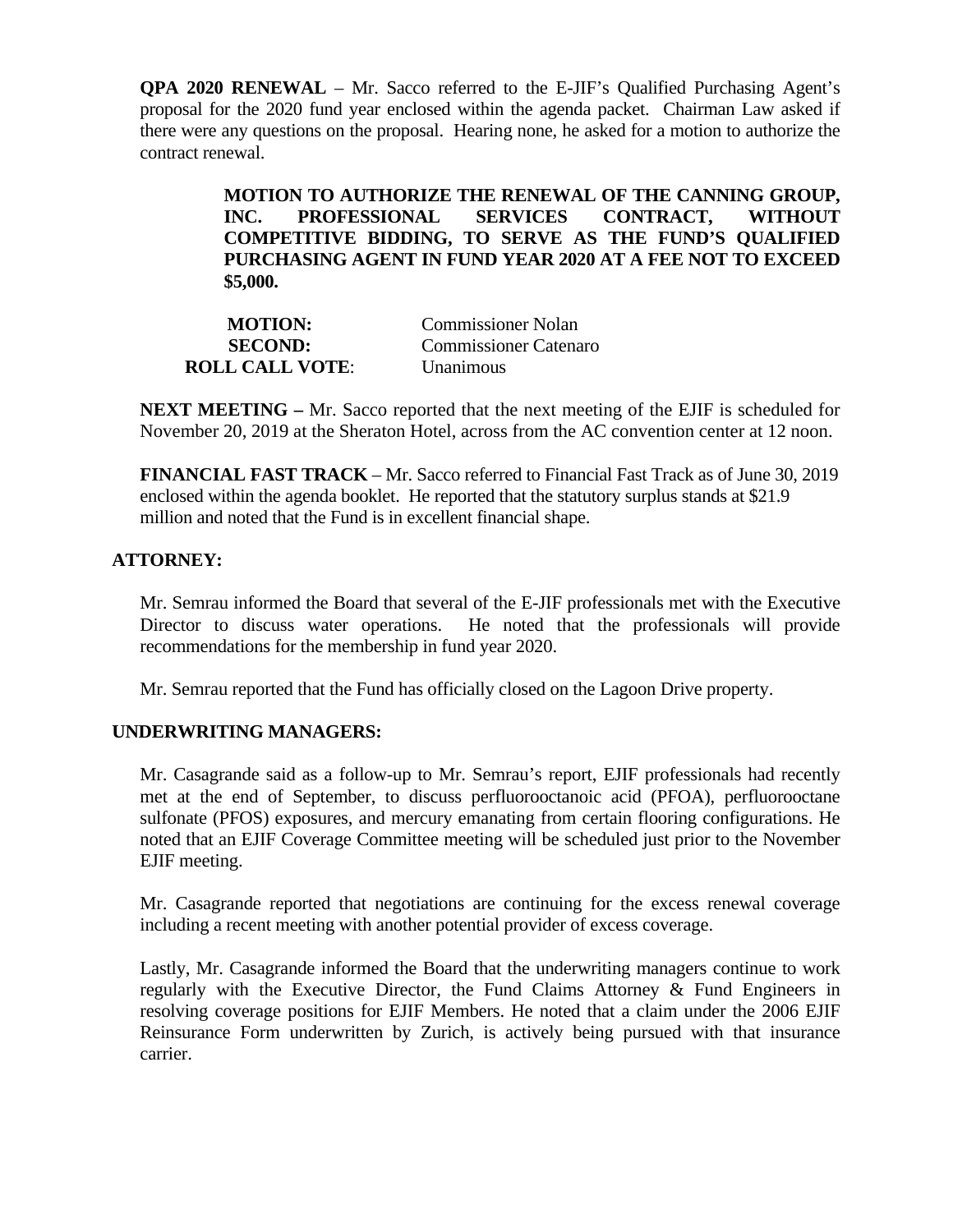### **ENVIRONMENTAL ENGINEERING:**

Mr. Erickson reported that the seminars series, Spill Prevention, Control and Countermeasures  $(SPCC)$ , is ongoing. He noted that the last session is scheduled for October  $17<sup>th</sup>$ . Mr. Erickson advised that the seminar is available to be viewed on the EJIF Website.

## **OLD BUSINESS:**

None.

### **NEW BUSINESS:**

None.

### **MEETING OPENED TO PUBLIC FOR COMMENT:**

None.

# **PUBLIC COMMENT PORTION OF THE MEETING CLOSED CLOSED SESSION:**

**MOTION FOR EXECUTIVE SESSION TO DISCUSS CLAIMS AND POTENTIAL LITIGATION.** 

| <b>MOTION:</b> | <b>Commissioner Wolk</b> |
|----------------|--------------------------|
| <b>SECOND:</b> | Commissioner Nolan       |
| VOTE:          | Unanimous                |

### **MOTION TO RETURN TO OPEN SESSION**

| <b>MOTION:</b> | <b>Commissioner Catenaro</b> |
|----------------|------------------------------|
| <b>SECOND:</b> | Commissioner Guarino         |
| VOTE:          | <i>Unanimous</i>             |

### **MOTION TO APPROVE THE PARS AS PRESENTED DURING CLOSED SESSION**

| <b>MOTION:</b>         | <b>Commissioner Northgrave</b> |
|------------------------|--------------------------------|
| <b>SECOND:</b>         | <b>Commissioner Wolk</b>       |
| <b>ROLL CALL VOTE:</b> | Unanimous                      |

## **MOTION TO ADJOURN MEETING**

| <b>MOTION:</b> | Commissioner Guarino |
|----------------|----------------------|
| <b>SECOND:</b> | Commissioner Nolan   |
| VOTE:          | Unanimous            |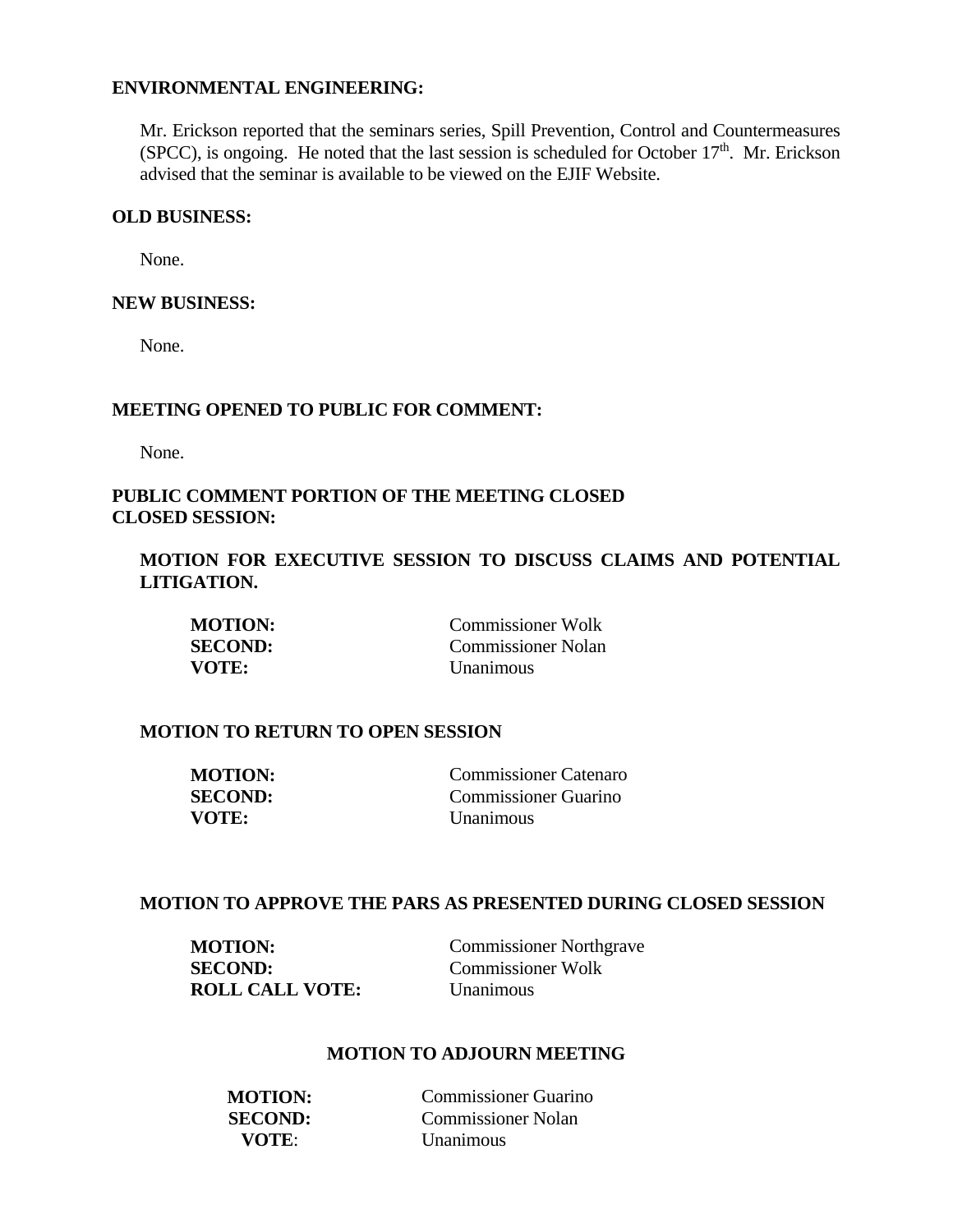Meeting Adjourned: 11:09 AM

*Next Meeting*: **November 2019 Sheraton Hotel Atlantic City, NJ** 

# *Respectfully submitted,*

Prepared by Jason D. Thorpe, Assistant Secretary

\_\_\_\_\_\_\_\_\_\_\_\_\_\_\_\_\_\_\_\_\_\_\_\_\_\_\_\_\_\_\_\_\_\_\_